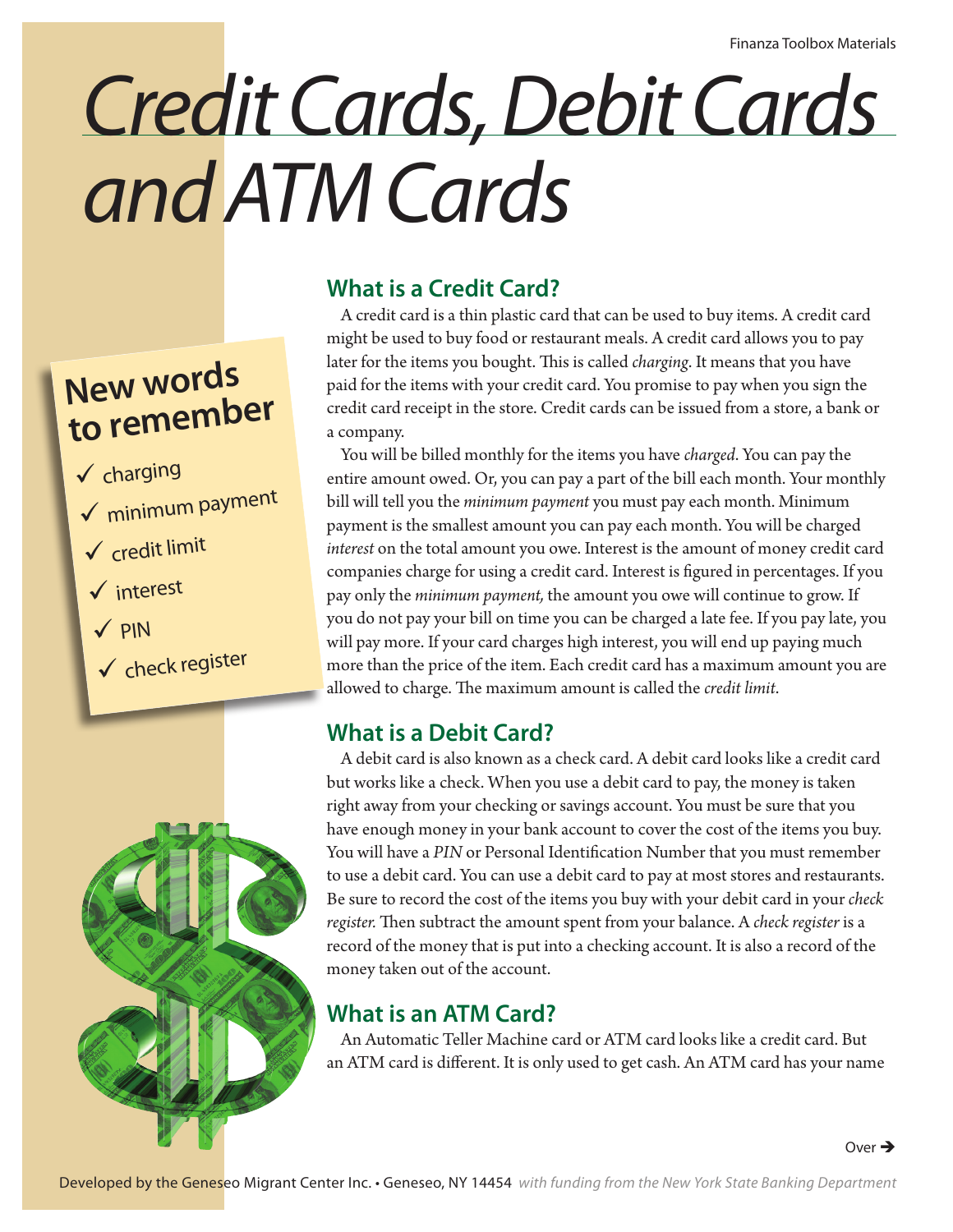and your bank's name on it. It may have your account number on it. It can only be used at an ATM machine. An ATM card can not be used to buy items in a store. The ATM card will have a PIN number that you will need to remember. A PIN number is a secret number needed to use your account. You will put the card into an ATM machine. Then you will enter your PIN. Next you will enter the amount of money you would like to take out of the bank. Many ATMs charge a fee to use them. Record how much money you take out of your account. Write the amount of money you took out in your *check register*.

## *Notes*

|  | Developed by the Geneseo Migrant Center Inc. • Geneseo, NY 14454 with funding from the New York State Banking Department |
|--|--------------------------------------------------------------------------------------------------------------------------|
|--|--------------------------------------------------------------------------------------------------------------------------|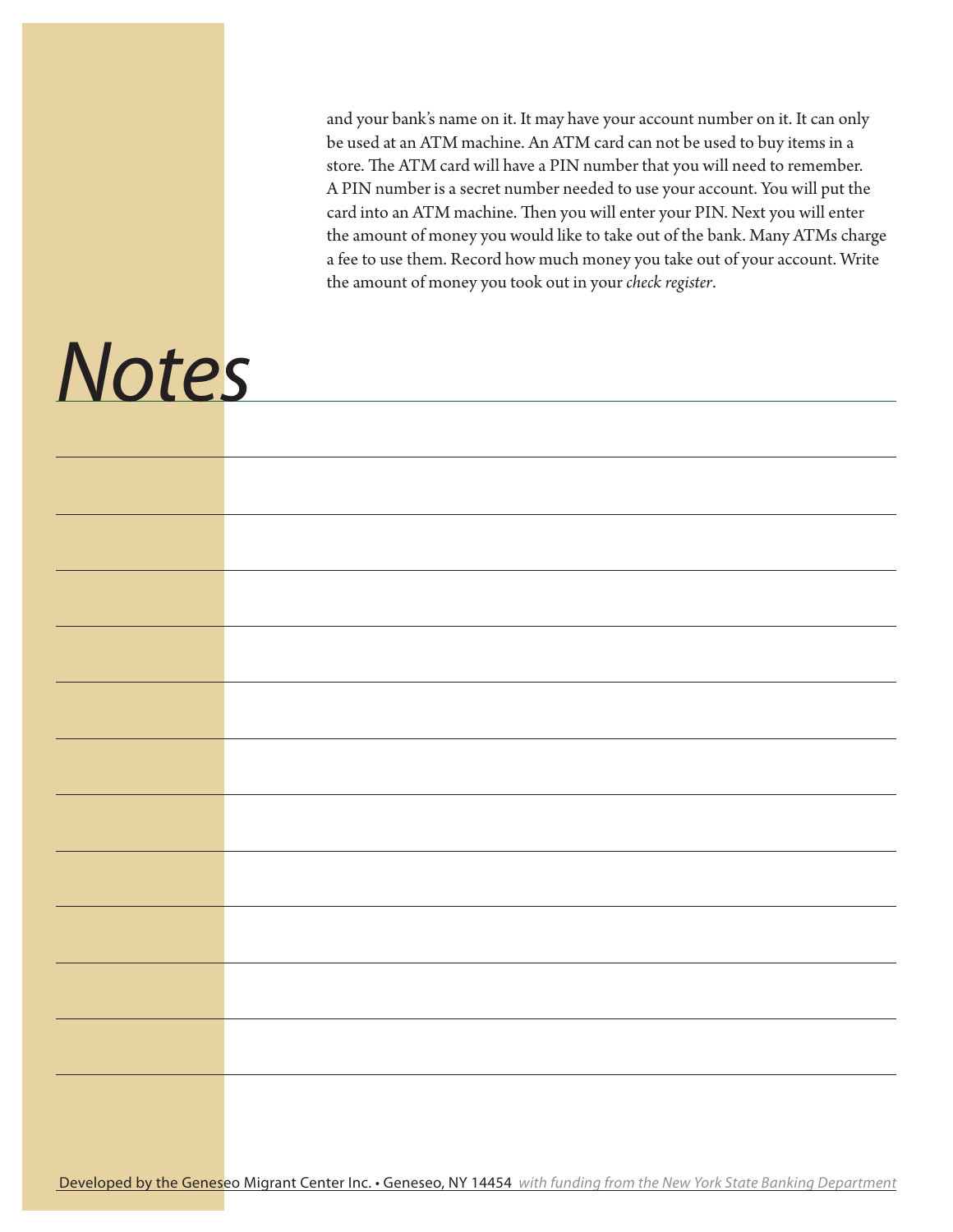## *Credit Cards, Debit Cards and ATM Cards*

#### **Materials needed**:

- Wipe board and wipe board markers
- Pencils
- Highlighters
- Index cards
- Example Credit, Debit and ATM cards

#### **Finanza materials**:

• *Credit Cards, Debit Cards and ATM Cards*  (Toolbox Topic, Skills Practice Worksheet, Pre/Post-Survey)

| Elements             | <b>Activities</b>                                                | <b>Notes</b>                                                                                                                                                                                                                             |
|----------------------|------------------------------------------------------------------|------------------------------------------------------------------------------------------------------------------------------------------------------------------------------------------------------------------------------------------|
| <b>Pre-Set</b>       | Introduce topic                                                  | What are these? (Hold up<br>examples of credit, debit and<br>ATM cards.)<br>Do any of you have one?                                                                                                                                      |
|                      | <b>Conduct Pre-Survey</b>                                        | Students complete (oral or written) survey.                                                                                                                                                                                              |
|                      | Introduce new vocabulary                                         | Instructor writes vocabulary words on wipe<br>board. Instructor and students repeat<br>vocabulary words.                                                                                                                                 |
| <b>Instruction</b>   | Read Credit Cards, Debit Cards<br>and ATM Cards (if appropriate) | Provide Toolbox Topic - Credit Cards,<br>Debit Cards and ATM Cards.<br>Instructor leads guided reading of topic.                                                                                                                         |
|                      | Identify vocabulary words in<br>reading                          | Students highlight definitions of new<br>words.                                                                                                                                                                                          |
|                      | Explain how cards work and pros<br>and cons of cards             | Instructor explains the process of using the<br>cards and the responsibilities of the use.                                                                                                                                               |
|                      | Explore decisions regarding use of<br>credit cards               | Provide Skills Practice Worksheet.<br>Instructor guides the students through<br>scenarios on worksheet. Students work<br>independently or in pairs (if appropriate).                                                                     |
| <b>Concept Check</b> | Play "Which card is it?" game                                    | Each student writes words Credit Card,<br>Debit Card or ATM Card on an index card.<br>Instructor reads a fact from the topic sheet<br>and students identify the type of card by<br>holding up the index card with the correct<br>answer. |
|                      | <b>Conduct Post-Survey</b>                                       | Students complete (oral or written) Post-<br>Survey.                                                                                                                                                                                     |

#### **Workshop Guidelines:**

- Complete attendance/sign-in document
- Record Pre/Post-Survey results if completed orally
- Time estimate 1 hour for adults... less for children depending on grade  $(K 12)$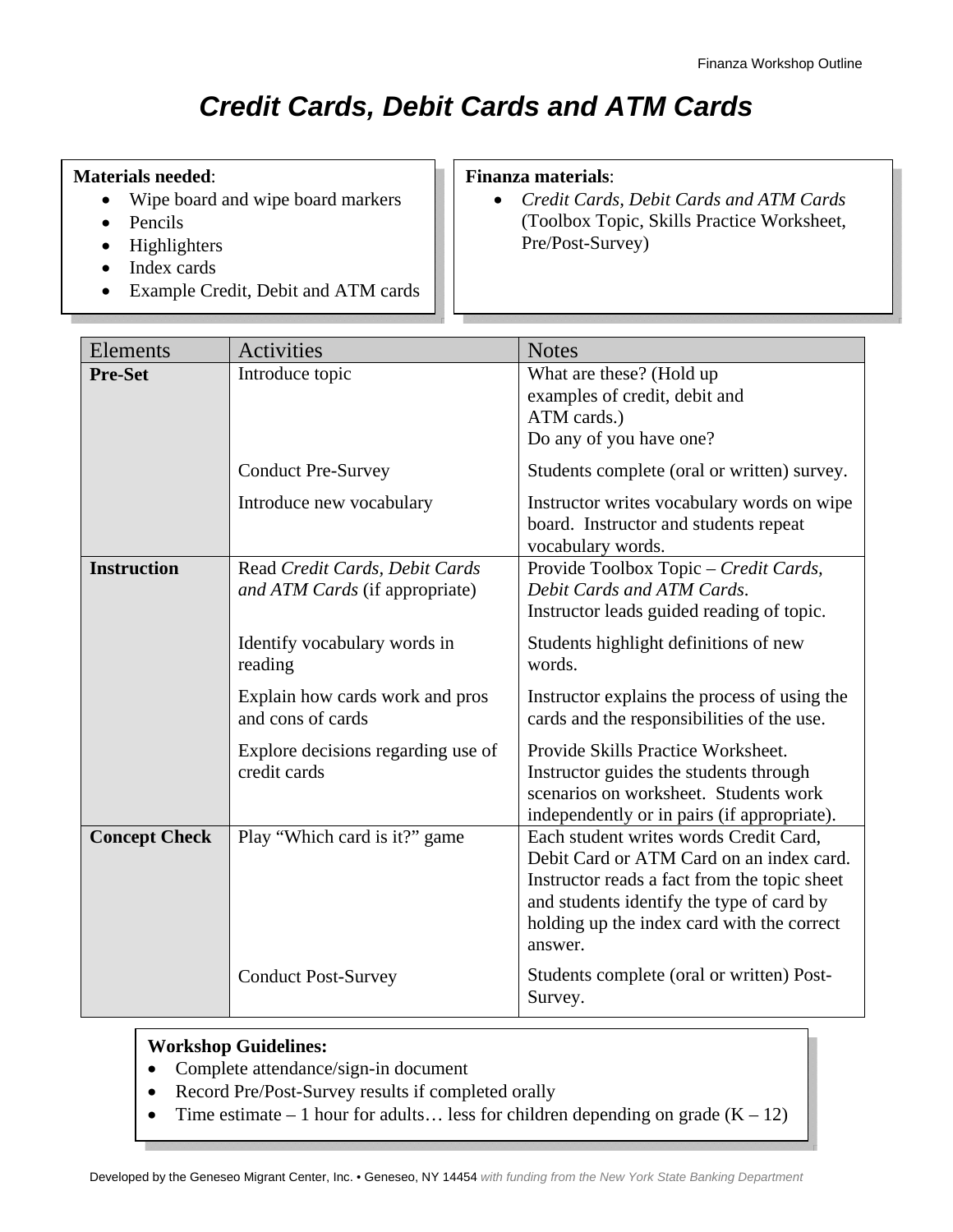#### *Credit Cards, Debit Cards and ATM Cards Tarjetas de crédito, tarjetas de débito y tarjetas de cajero automático (ATM)*

\_\_\_\_\_\_\_\_\_\_\_\_\_\_\_\_\_\_\_\_\_\_\_\_\_\_\_\_\_\_\_\_\_\_\_\_\_\_\_\_\_\_\_\_\_\_\_\_\_\_\_\_\_\_\_\_\_\_\_\_\_\_\_\_\_\_\_\_\_\_\_\_\_\_\_\_\_

\_\_\_\_\_\_\_\_\_\_\_\_\_\_\_\_\_\_\_\_\_\_\_\_\_\_\_\_\_\_\_\_\_\_\_\_\_\_\_\_\_\_\_\_\_\_\_\_\_\_\_\_\_\_\_\_\_\_\_\_\_\_\_\_\_\_\_\_\_\_\_\_\_\_\_\_\_

Name/Nombre \_\_\_\_\_\_\_\_\_\_\_\_\_\_\_\_\_\_\_\_\_\_\_\_\_\_\_\_ Date/Fecha \_\_\_\_\_\_\_\_\_\_\_\_\_\_\_\_\_

1. Juan lost his job last month and has not found a new job yet. He had a little money saved in his savings account at the bank and he has a bank credit card. Juan's son really wants a television for his birthday next week. Juan decided to buy the television using his credit card. Is this a good idea?  $\qquad \qquad$ 

Why or why not?  $i<sub>i</sub>$ Por qué o por qué no?  $\frac{1}{2}$ 

2. Maria has been working at the same job for 6 months. She has \$2,000 in her checking account at the bank. She just moved into an apartment that does not have a refrigerator. She is thinking about buying a new refrigerator with her debit card. Is this a good idea?

2. María ha estado trabajando en el mismo trabajo por 6 meses. Tiene 2,000 dólares en su cuenta de cheques en el banco. Acaba de mudarse a un apartamento que no tiene refrigerador. Está pensando en comprar un nuevo refrigerador con su tarjeta de débito. ¿Es un buena idea?

\_\_\_\_\_\_\_\_\_\_\_\_

Why or why not?  $i<sub>i</sub>$ Por qué o por qué no?  $\frac{1}{2}$ 

\_\_\_\_\_\_\_\_\_\_\_\_\_\_\_\_

Over/Continúa al reverso



Developed by the Geneseo Migrant Center, Inc. • Geneseo, NY 14454 *with funding from the New York State Banking Department*

\_\_\_\_\_\_\_\_\_\_\_\_\_\_\_\_\_\_\_\_\_\_\_\_\_\_\_\_\_\_\_\_\_\_\_\_\_\_\_\_\_\_\_\_\_\_\_\_\_\_\_\_\_\_\_\_\_\_\_\_\_\_\_\_\_\_\_\_\_\_\_\_\_\_\_\_\_

\_\_\_\_\_\_\_\_\_\_\_\_\_\_\_\_\_\_\_\_\_\_\_\_\_\_\_\_\_\_\_\_\_\_\_\_\_\_\_\_\_\_\_\_\_\_\_\_\_\_\_\_\_\_\_\_\_\_\_\_\_\_\_\_\_\_\_\_\_\_\_\_\_\_\_\_\_

1. Juan perdió su trabajo el mes pasado y no ha encontrado otro. Tenía algún dinero ahorrado en su cuenta de ahorros en el banco y tiene una tarjeta de crédito del banco. El hijo de Juan quiere una televisión para su cumpleaños la próxima semana. Juan decidió comprar la televisión con la tarjeta de crédito. ¿Es una buena idea? \_\_\_\_\_\_\_\_\_\_\_\_\_\_\_\_\_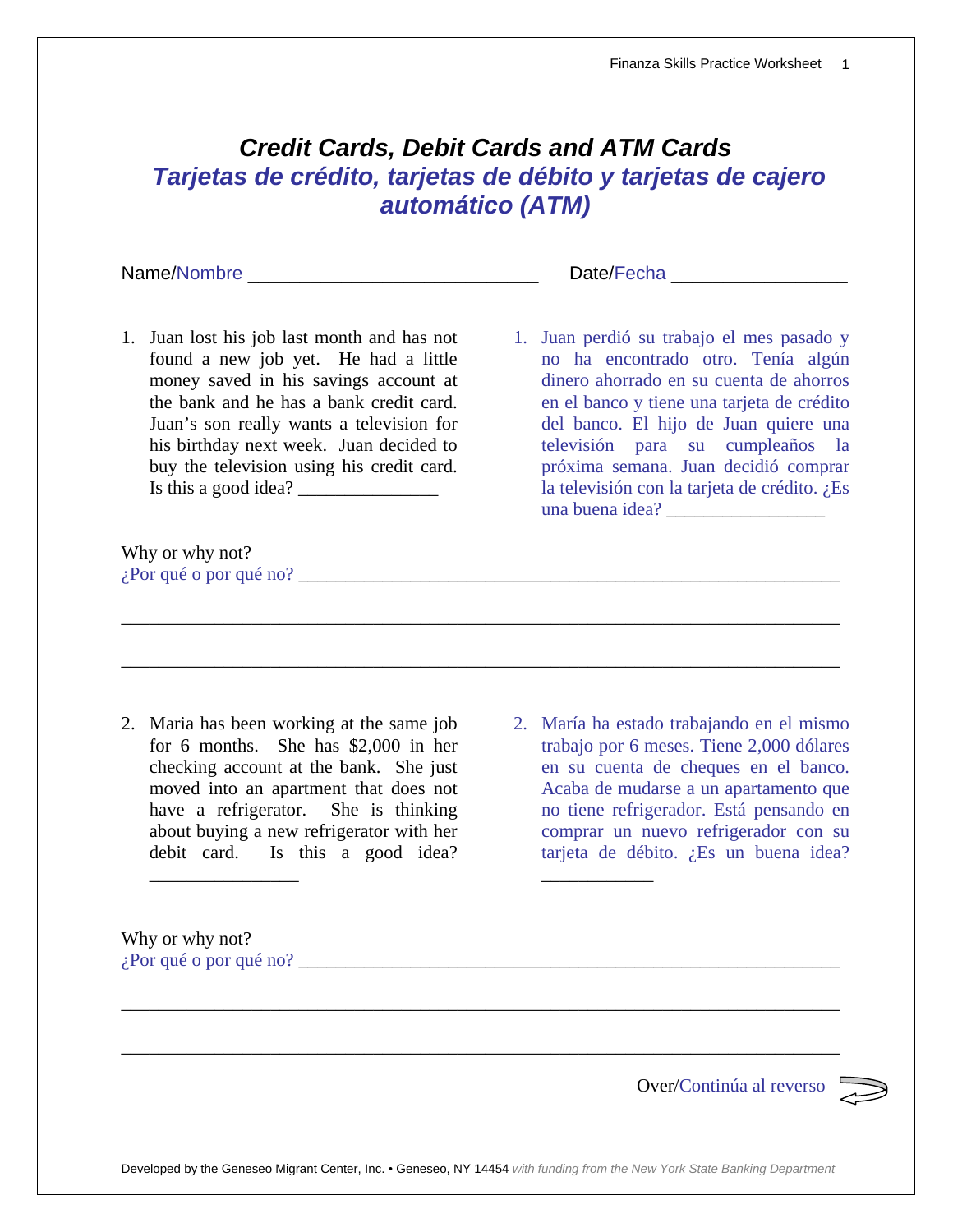3. Thomas is at the grocery store. He needs to buy some milk, onions and chicken. He has a credit card, a debit card and an ATM card in his pocket, but he has no cash. Which card should he use to buy the food he needs?

\_\_\_\_\_\_\_\_\_\_\_\_\_\_\_\_\_

Why? ¿Por qué?\_\_\_\_\_\_\_\_\_\_\_\_\_\_\_\_\_\_\_\_\_\_\_\_\_\_\_\_\_\_\_\_\_\_\_\_\_\_\_\_\_\_\_\_\_\_\_\_\_\_\_\_\_\_\_\_\_\_\_\_\_\_\_\_\_\_\_\_\_\_

3. Tomás está en el supermercado. Necesita comprar leche, cebollas y pollo. Tiene una tarjeta de crédito, una tarjeta de débito y una tarjeta de ATM en el bolsillo, pero no tiene dinero en efectivo. ¿Qué tarjeta debe usar para comprar la comida que necesita? \_\_\_\_\_\_\_\_\_\_\_\_

Developed by the Geneseo Migrant Center, Inc. • Geneseo, NY 14454 *with funding from the New York State Banking Department*

\_\_\_\_\_\_\_\_\_\_\_\_\_\_\_\_\_\_\_\_\_\_\_\_\_\_\_\_\_\_\_\_\_\_\_\_\_\_\_\_\_\_\_\_\_\_\_\_\_\_\_\_\_\_\_\_\_\_\_\_\_\_\_\_\_\_\_\_\_\_\_\_\_\_\_\_\_\_

\_\_\_\_\_\_\_\_\_\_\_\_\_\_\_\_\_\_\_\_\_\_\_\_\_\_\_\_\_\_\_\_\_\_\_\_\_\_\_\_\_\_\_\_\_\_\_\_\_\_\_\_\_\_\_\_\_\_\_\_\_\_\_\_\_\_\_\_\_\_\_\_\_\_\_\_\_\_

\_\_\_\_\_\_\_\_\_\_\_\_\_\_\_\_\_\_\_\_\_\_\_\_\_\_\_\_\_\_\_\_\_\_\_\_\_\_\_\_\_\_\_\_\_\_\_\_\_\_\_\_\_\_\_\_\_\_\_\_\_\_\_\_\_\_\_\_\_\_\_\_\_\_\_\_\_\_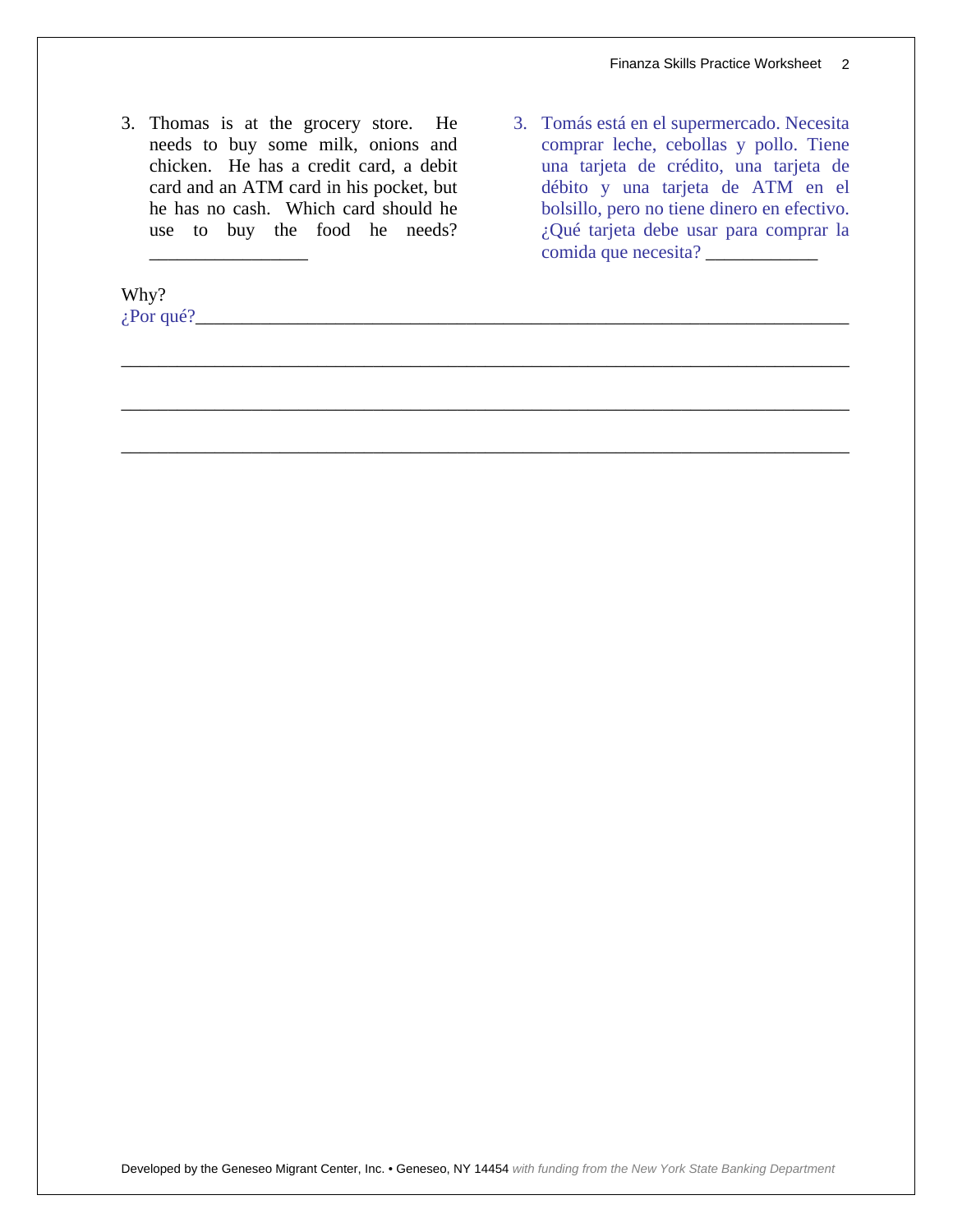

Pre-Assessment Name: \_\_\_\_\_\_\_\_\_\_\_\_\_\_\_\_\_\_\_\_\_\_\_\_

|                                                                                  | Circle the correct answer.                                              |                    |  |
|----------------------------------------------------------------------------------|-------------------------------------------------------------------------|--------------------|--|
| 1. Can you use a credit card to buy items?                                       | Yes                                                                     | N <sub>0</sub>     |  |
| 2. Credit card companies can charge you<br>which of the following?               | a. interest<br>b. a late fee<br>c. an annual fee<br>d. all of the above |                    |  |
| 3. What happens when you use your credit<br>card?                                | You borrow<br>money.                                                    | You save<br>money. |  |
| 4. You must remember your <i>Personal</i><br><i>Identification Number (PIN).</i> | True                                                                    | False              |  |
| 5. Do you need to have money in the bank to<br>use an ATM Card?                  | Yes                                                                     | N <sub>o</sub>     |  |
|                                                                                  | Total Correct:                                                          |                    |  |